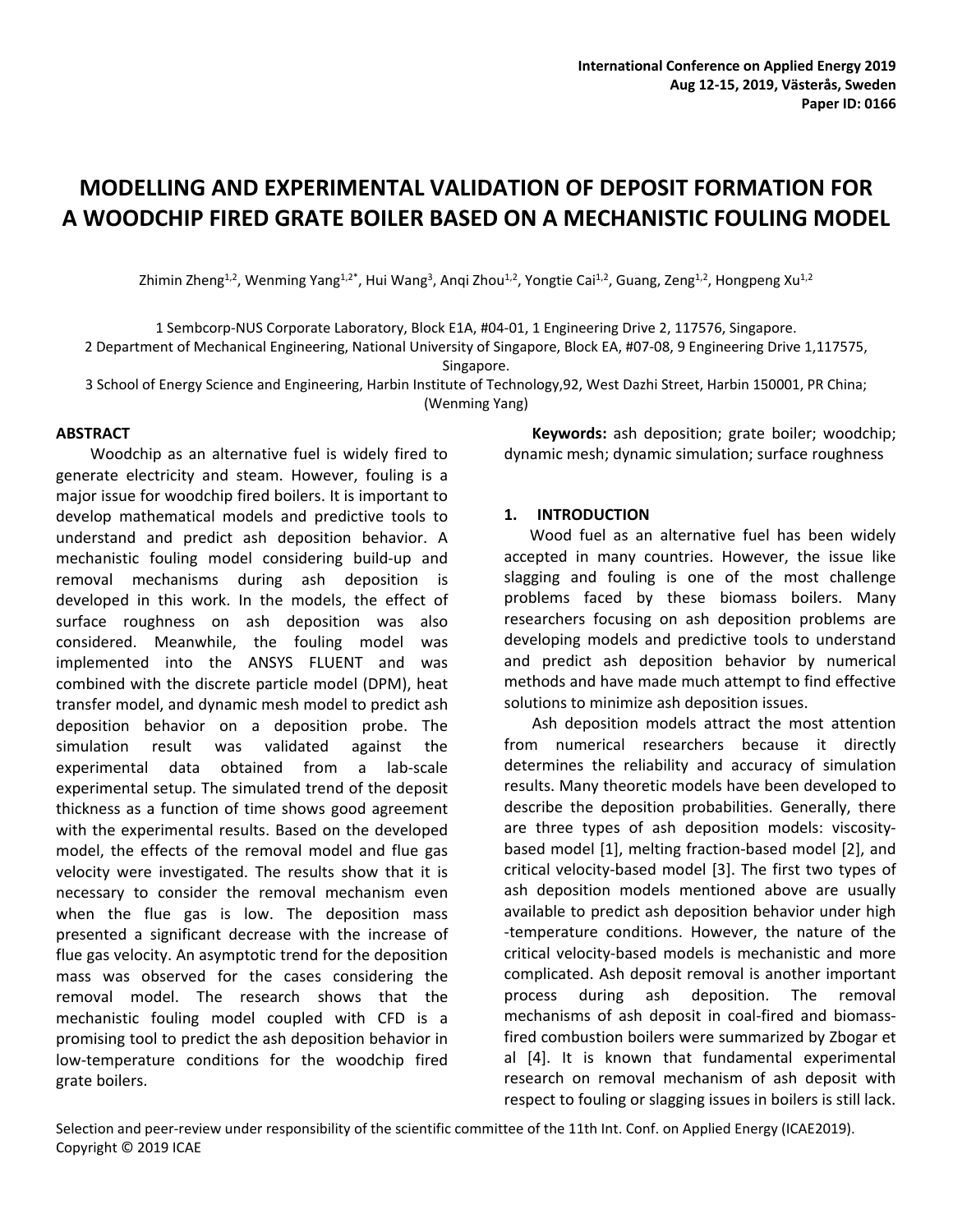Based on the literature review above, it is noted that critical velocity‐based deposition models can give more details on the deposition process, compared to the other two types of ash deposition models. It is also more suitable to predict the formation of powdery deposit. The main objective of this research is to develop a mechanistic fouling model considering both ash deposition and removal processes to predict ash deposition behavior based on ANSYS FlUENT platform. Dynamic mesh method with a novel smooth strategy was used to simulate the shape of ash deposit. The simulation result was also validated against the experimental data obtained in a lab scale deposition experiment setup with an advanced measurement system. The effect of the velocity of flue gas on ash deposition was predicted. Wide applications of the developed approach in predicting the fouling issues can be foreseen in boilers.

# **2. METHODOLOGY**

#### *2.1 Experiments*

A temperature controlled experimental setup is developed to carry out ash deposition experiments, as shown in Fig. 1. An advanced deposition probe is used to monitor the heat exchanger tube. The detailed information about the experimental setup and the probe can be found in literature [5]. The metal wall temperature of the probe can be auto‐controlled by a temperature‐controlled system[6]. Additionally, it should be emphasized that the effective thermal conductivity and surface temperature of ash deposit as a function of time can be obtained by further analyzing

the experimental data.

#### *2.2 Models*

Main models used in this simulation includes DPM model, heat transfer model, ash deposition model, and dynamic mesh model. Detailed description is focused on the ash deposition model due to the space limitations. The relevant descriptions of other models can be found in literature [7].

## *2.2.1 A mechanistic fouling model*

#### *2.2.1.1 Ash deposition model*

The schematic diagram of an incident particle impacting the substrate is shown in Fig. 2.  $v_{n,l}$  and  $v_{i,l}$ are the normal velocity and tangential velocity of the incident velocity  $\vec{v}_1$ , respectively.  $v_{n,R}$  and  $v_{t,R}$  are the normal velocity and tangential velocity of the rebound velocity, respectively.  $\vec{v}_R$ .  $\theta_l$  and  $\theta_R$  are the incident angle and rebound angle, respectively. The impacts can be divided into two cases: non‐oblique impacts and oblique impacts, according to the incident angle of the incident particle.

For the cases of non-oblique impacts, a mechanistic model can be used to determine whether a particle sticks on the surface or rebounds [8]. When a particle impacts on a surface, it will deform against the surface upon the impaction. When the particle velocity reduces to zero, the energy conversation is expressed as:

$$
Q_{k,l} + Q_{a,l} = Q_{el} + Q_{pl} + Q_{loss}
$$
 (1)

where  $Q_{k,I}$  is kinetic energy;  $Q_{k,I}$  is the adhesion

2 Copyright © 2019 ICAE 2019 ICAE 2019 ICAE 2019 ICAE 2019 ICAE 2019 ICAE 2019 ICAE 2019 ICAE 2019 ICAE 2019<br>2 Copyright © 2019 ICAE 2019 ICAE 2019 ICAE 2019 ICAE 2019 ICAE 2019 ICAE 2019 ICAE 2019 ICAE 2019 ICAE 2019

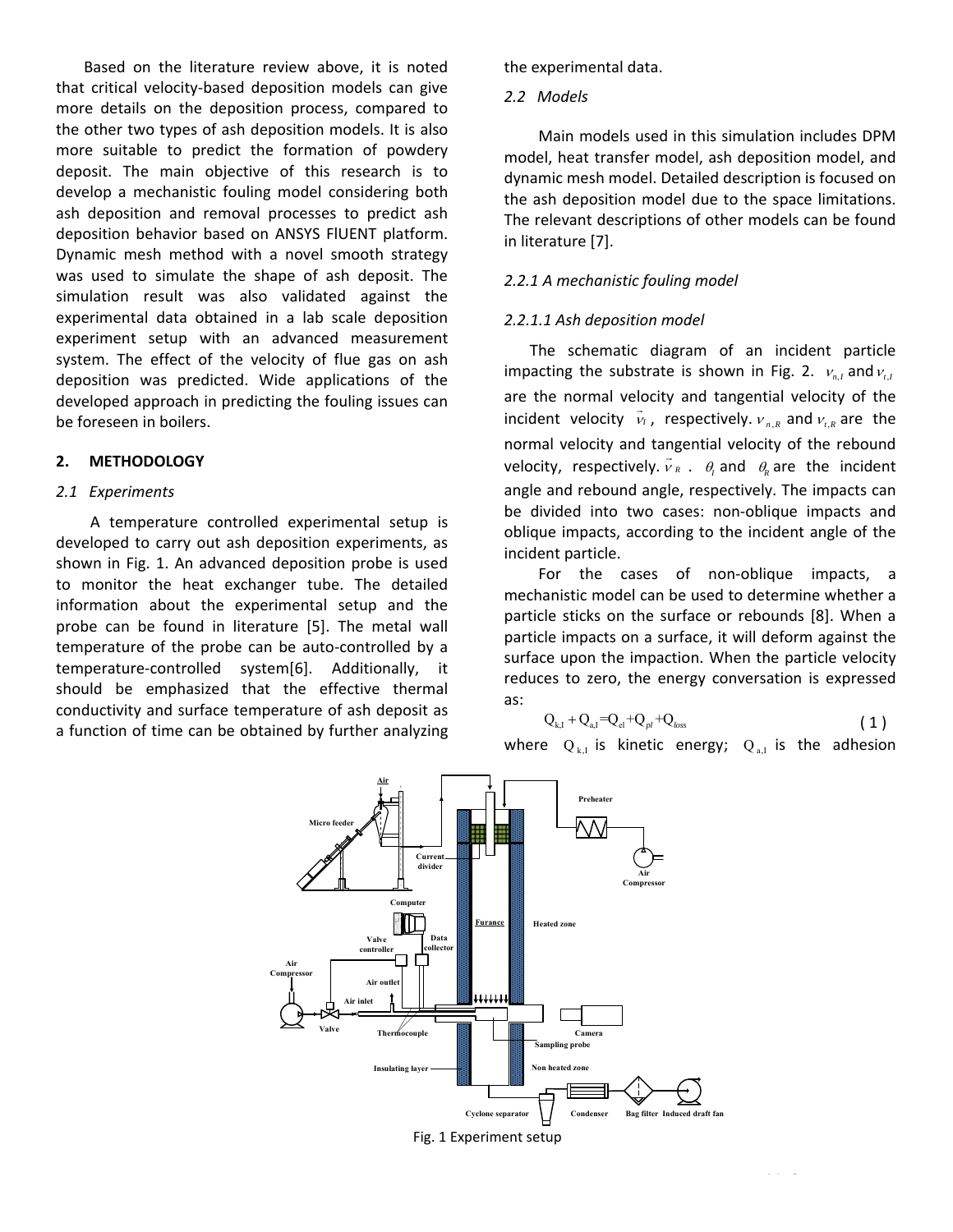

Fig. 2 The Schematic diagram of an incident particle impacting the substrate

energy of the approach phase;  $Q_{el}$  and  $Q_{pl}$  are the stored energy due to elastic deformation and plastic deformation, respectively; Q*loss* is the loss of energy due to plastic material flow.

During the impaction process, two types of deformations for the incident particle may occur. A critical plastic-deformation velocity  $v_{n,\text{lim}}$  is used to determine the types of the deformation processes. If the normal impact velocity  $v_{n,I}$  of the particle is smaller than  $v_{n\text{lim}}$ , it means only the elastic deformation occurs without considering the plastic deformation (  $Q_{el} = Q_{pl} = 0$ ). Otherwise, the plastic deformation should be also included.  $v_{n,\text{lim}}$  can be calculated by this equation [9]:

$$
v_{n,\lim} = \frac{\pi^2}{\sqrt{10\rho_p}} \frac{(0.795Y)^{2.5}}{E^{*2}} \sqrt{\frac{1+C_m}{C_m}}
$$
 (2)

where *Y* is the limit elastic yield;  $\rho$  is the particle density;  $E^*$  is the effective Young's modulus, and  $C_m$  is the mass factor.

If the stored elastic energy is smaller than or equal to the adhesion energy of the restitution phase  $Q_{A,R}$ , the particle will stick on the surface. The following equation is taken as the sticking criterion. When

$$
Q_{el} + Q_{pl} \leq Q_{A,R} \tag{3}
$$

Otherwise, the particle rebounds and the restitution coefficient *e* of the particle impaction is calculated by:

$$
e = \sqrt{1 - \frac{Q_{loss} + (Q_{A,R} - Q_{A,I})}{Q_{k,I}}}
$$
 (4)

where  $Q_{A,I}$  is the adhesion energy of the approach phase.



Fig. 3 Force analysis of an adhered particle in the shear flow field

The normal rebound velocity  $v_{n,R}$  of the particle can be further obtained by

$$
v_{n,R} = \sqrt{\frac{Q_{k,I} - Q_{loss} - (E_{A,R} - Q_{A,a})}{1/2m^*}}
$$
(5)

The rebounding particle may rotate or slip after collision with the surface. If the friction coefficient  $f_s$ is larger than some value, it will rotate.

$$
f_s > \frac{2\tan\theta_t}{7(1+e)}\tag{6}
$$

The corresponding tangential rebound velocity can be calculated by

$$
v_{i,R} = v_{i,I} \left(1 - \frac{2}{7} \frac{C_m}{1 + C_m}\right) \tag{7}
$$

Otherwise, the particle slips and is calculated by

$$
v_{t,R} = v_{t,I} \left( 1 - \frac{f(1+e)}{\tan \theta_I} \frac{C_m}{1 + C_m} \right) \tag{8}
$$

However, it has to be pointed out that the deposition model as described above will be inapplicable if the incidence angle  $\theta_i$  is larger than a certain critical value  $\theta_{cr}$ . No particle stuck on the surface for the very oblique impacts by the experimental observation [10]. The critical angle  $\theta_{cr}$  is given as [10]:

$$
\tan(\theta_{cr}) \approx 6.547 f \sqrt{\frac{2 - 2\nu}{2 - \nu}}\tag{9}
$$

To consider the effect of the roughness of the deposit surface on ash deposition, the impact angle is further corrected and can be expressed as [11]:

$$
\theta' = \theta + \Delta r \xi \tag{10}
$$

where  $\theta$  is the corrected impact angle of an incident particle with a rough surface,  $\xi$  is a Gaussian random variable with a mean of 0 and standard deviation of 1,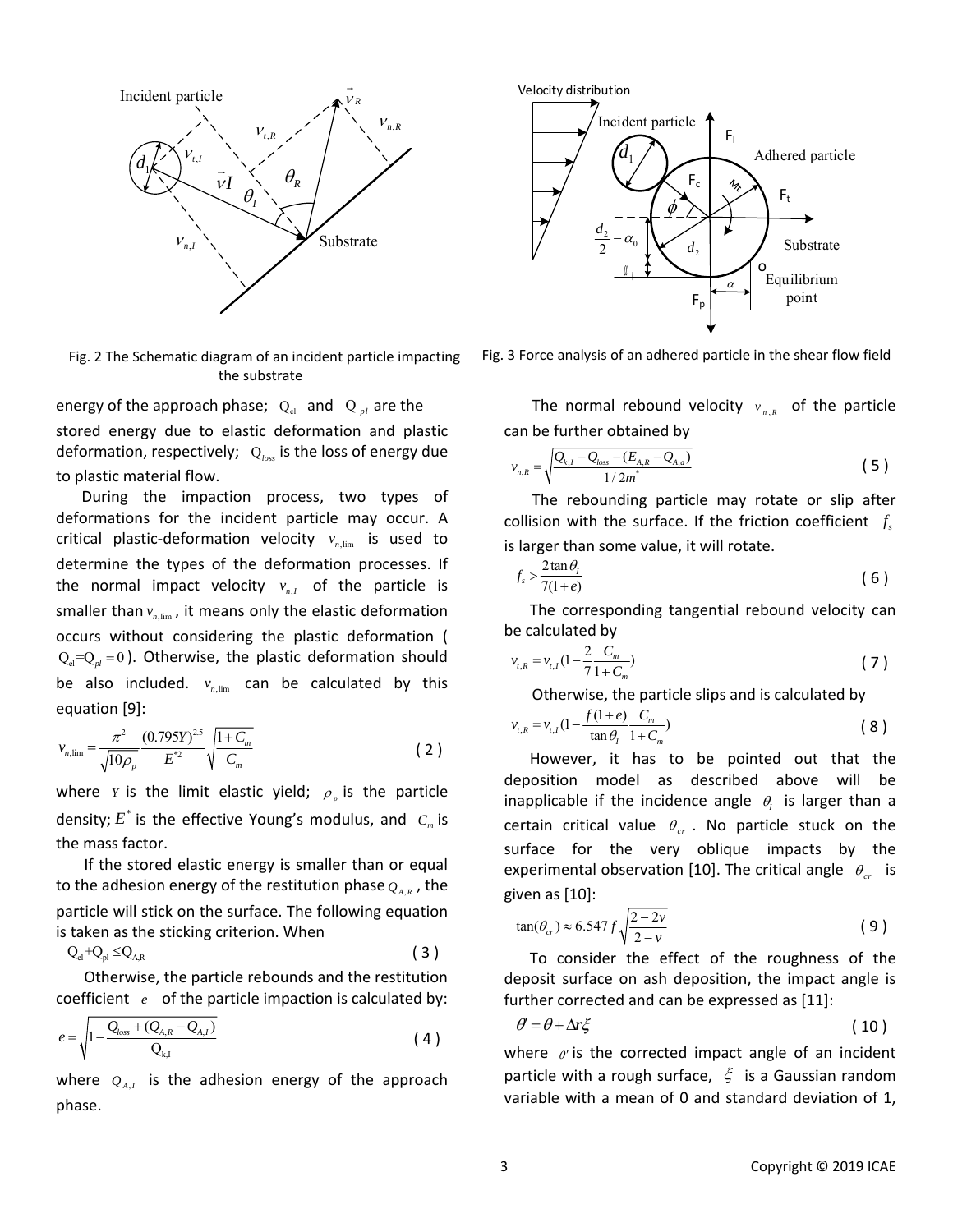and  $\Delta r$  can be determined by the following equation [12]:

$$
\Delta r = k_0 \left(\frac{\pi}{2} - \arccos\left(\frac{d_2}{d_2 + d_1}\right)\right) \tag{11}
$$

where  $k_0$  is a constant and depends on the surface roughness.  $d_1$ ,  $d_2$  are the diameters of the incident particle and adhered particle, respectively. *2.2.1.2 Ash removal model* 

The removal mechanism can be explained by the force and moment analysis on the adhered particle in the shear flow field [13]. There are four main forces and hydrodynamic moment acting on the adhered particle in this model. These forces include adhesion force, impact force, drag force, and lift force. Gravitational force is neglected since it is very small compared to other forces.

As shown in Fig. 3**Error! Reference source not**  found., the adhered particle will roll from its equilibrium point and is detached from the surface of the substrate, if the external moment is greater than or equal to the moment due to the adhesion force. With respect to the point O, the criterion of rolling particle detachment is given as

$$
M_{t} + F_{t}(\frac{d_{2}}{2} - a_{0}) + F_{t}\alpha_{Rough} + F_{c}[-\sin\phi(\frac{d_{2}}{2}\cos\phi + \alpha_{Rough}) + \cos\phi(\frac{d_{2}}{2}\sin\phi + \frac{d_{2}}{2} - a_{0})] \geq F_{po}^{Rough}\alpha_{Rough}
$$
\n(12)

where  $M_t$  is the hydrodynamic moment,  $F_t$  is the drag force,  $F_c$  is the impact force,  $F_{po}^{Rough}$  is the pull-off force for a rough spherical particle from a rough surface,  $d_2$ is the diameter of the adhered particle, O is the equilibrium point,  $\phi$  is the contract angle,  $\alpha_0$  is the relative distance between the particle and surface at equilibrium conditions, and  $\alpha_{\text{Rough}}$  is the contact radius for rough particles.

Sliding particle detachment also occur if the friction force is overcome.

$$
F_t + F_c \cos \phi \ge (F_{po}^{Rough} - F_l + F_c \sin \phi) f_s \tag{13}
$$

#### 2.2.2 *Coupling processes of ash deposition and removal*

The formation of ash deposit coupling ash deposition and removal process on a tube in a cross flow is illustrated in Fig. 4. Some particles impacting the surface of ash deposit or the clean tube will deposit on the surface or rebound off it. When an incident particle collides with an adhered particle, the adhered particle may be removed due to the impact of the incident particle. However, it needs to be noted that the surface of ash deposit is usually took as a smooth surface in CFD simulations. But the deposit surface is composed of

particles with different particle sizes. Furthermore, a position information of the adhered particles is not known in 2D CFD simulations. Therefore, in order to couple the processes of ash deposition and removal in 2D CFD simulations, it is necessary to make some assumption.

It is here assumed that there is a virtual adhered particle located in the normal direction of the surface



Fig. 4 Formation of ash deposit coupling processes of ash deposition and removal

which an incident particle collides with. A virtual substrate is also assumed to exist and support the adhered particle. The analysis of the forces and moment is done, similar to that in Fig. 3. With respect to the point O, a new criterion of rolling particle detachment is given as:

$$
M_{t} + F_{t}(\frac{d_{2}}{2} - a_{0}) + F_{t}\alpha_{\text{Rough}}
$$
  
+
$$
F_{c}[\sin\theta_{t}(d_{2} - a_{0}) - \cos\theta_{t}\alpha_{\text{Rough}}] \geq F_{po}^{\text{Rough}}\alpha_{\text{Rough}}
$$
 (14)

Accordingly, a new criterion of sliding particle detachment is given as:

$$
F_t + F_c \sin \theta_t
$$
  
\n
$$
\geq (F_{\rho o}^{Rough} - F_t + F_c \cos \theta_t) f_s
$$
\n(15)

#### **3. CASE STUDY**

*3.1* Mesh and boundaries



Fig. 5 The geometry and grid of the computational domain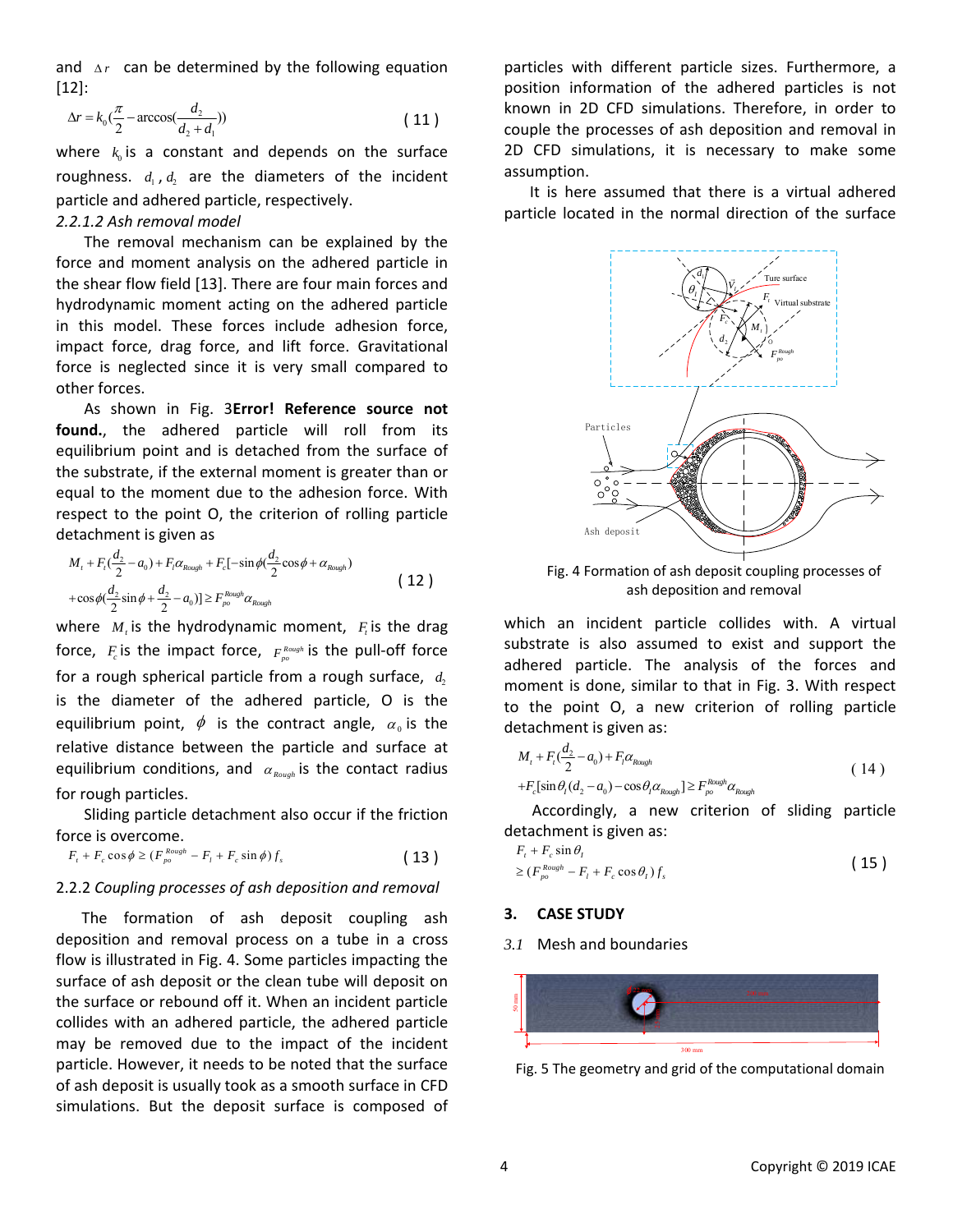

Fig. 7 Comparisons of the deposit thicknesses over time between the simulation result and experimental data



Fig. 8 Ash deposition mass over time with and without removal model for the case with the inlet velocity of 1.93 m/s







<u> 1990 - Januar Alexander de Carlos de la Carlo de la Carlo de la Carlo de la Carlo de la Carlo de la Carlo de l</u>







The geometry and grid of the computational zone are shown in Fig. 5 The triangular grids were adopted in the computational zone to apply the dynamic mesh model. A fully fine grids approaching the deposition probe is required to accurately resolve the flow field within the boundary layer of this deposition surface, according to the suggestion of Weber et al. [15]. A fixed-type size function in Gambit was thereby applied to smoothly control the growth in mesh size and growth rate over the surface of the probe. The left boundary of the domain is set as the velocity inlet in the horizontal direction. The right boundary of the domain is set as the pressure outlet. The upper and lower boundaries of the as well as the deposition probe are wall boundaries. No slip condition is applied to them.

# *3.2 Simulation parameters*

The important parameters used in this simulation are listed in Table 1.

# **4. RESULT AND DISCUSSION**

#### *4.1 Experimental validation*

 The deposition thicknesses as a function of time were compared between the simulation result and experimental data, as shown in Fig. 7. The result shows that the changing trends of the deposition mass for the

simulation result and experimental data are consistent, but the discrepancy between them seems to be gradually increasing with time. One possible reason for this discrepancy is that Young's module of particles is taken as a constant in the simulation, but actually it depends on particle size, temperature, and chemical composition of particles. Unfortunately, presently there is no accurate data for this parameter for biomass ash.

# *4.2 Effect of removal model*

 The effect of ash deposition removal model was investigated by comparing the cases with and without the removal model, as shown in Fig. 8. The results show that the deposition mass increases linearly with time for the case without the removal model, but it presents an asymptotic trend for the case with the removal model. Furthermore, it is found that there is a significant difference between the cases with and without the removal model, and the difference are increasing with time. It means that it is necessary to consider the removal model when simulating the growth of ash deposit, even under the cases that the flue gas velocity is so low.

# *4.3 Effect of flue gas velocity*

The flue gas velocity is an important factor affecting ash deposition. Therefore, the effect of the